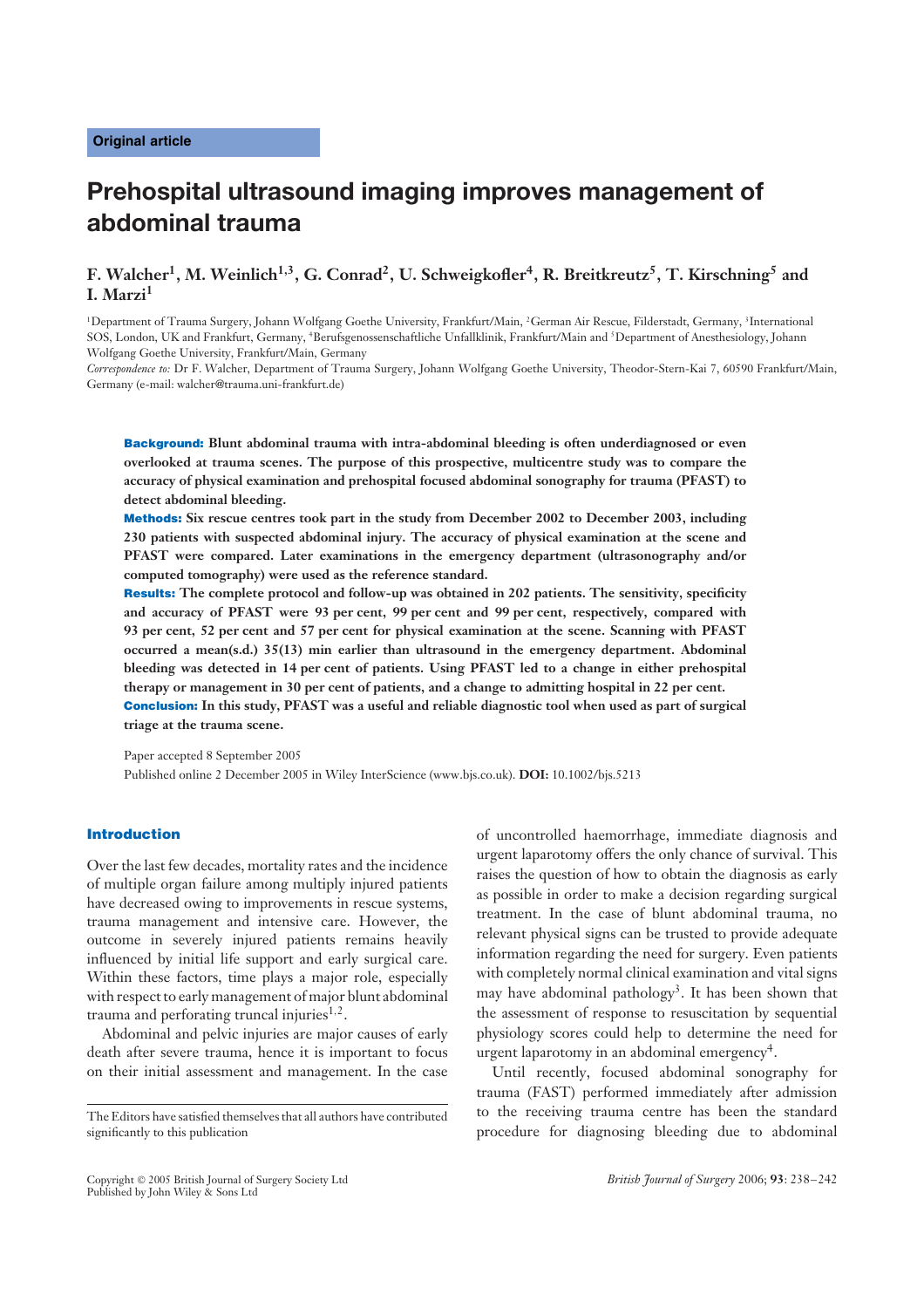injury<sup>5,6</sup>. For more than a decade, it has been known that the presence of free abdominal fluid detected by FAST, in combination with haemodynamic instability, requires urgent laparotomy<sup>7-11</sup>.

Before the use of FAST, management of blunt abdominal trauma was very challenging during the prehospital interval, and crucial time may have been lost in patients with undiagnosed intra-abdominal bleeding<sup>1</sup>.

Recently, it has been demonstrated that the detection of abdominal bleeding can be achieved before hospital admission using prehospital focused abdominal sonography for trauma  $(\overline{PFAST})^{12,13}$ . That study was conducted among the ground ambulance service in Frankfurt, Germany, where PFAST was shown to improve overall trauma management. Ultrasound evaluation was exclusively performed by a single investigator.

The purpose of the present multicentre study was to evaluate the feasibility of PFAST performed routinely by different emergency doctors and paramedics at the trauma scene. Additionally, the study aimed to compare the accuracy of PFAST with physical examination, using ultrasonography and computed tomography (CT) in the emergency department as the 'gold standard'.

#### Materials and methods

Between December 2002 and December 2003, a prospective, multicentre study was performed involving five air rescue centres in South West Germany (Frankfurt/Main, Freiburg, Leonberg, Mannheim, Ochsenfurt) and one ground ambulance team in Frankfurt/Main. The research protocol was approved by the ethics committee of the university hospital.

All patients with suspected abdominal trauma were eligible for inclusion in the study. Prehospital focused abdominal sonography for trauma was performed prospectively at the scene using standard techniques, as described elsewhere<sup>3,6,7,9,11</sup>. The main focus was on the detection of haemoperitoneum; no specific attempt was made to evaluate individual parenchymal organ pathologies<sup>14,15</sup>, bowel or mesenteric injury<sup>16</sup>. The participating emergency doctors from the rescue centres included surgeons, internists and anaesthetists. Doctors and paramedics who were not familiar with ultrasound imaging received training in the use of PFAST in a 1-day course<sup>17,18</sup>. The hand-held ultrasound device used in all cases was the  $\mathsf{PRIMEDIC}^{\mathsf{TM}}$ HandyScan (Metrax GmbH, Rottweil, Germany). This device with a 3·5 MHz curved array transducer was designed specifically for prehospital care.

At the trauma scene a primary survey with stabilization was performed, according to the principles of advanced life support. Following physical examination, preliminary diagnosis made by the emergency doctor with respect to abdominal trauma and the blood pressure and pulse rate were recorded. The duration and findings of PFAST were also recorded. Changes in prehospital therapy and patient management resulting from the findings of PFAST were documented on structured questionnaires, including free form answers. The study endpoint was the diagnosis or exclusion of a haemoperitoneum by ultrasound or CT10,11,17,19, performed once the patient arrived in the

emergency department. In addition, the trauma leaders at the receiving hospital were interviewed by structured questionnaire retrospectively to find out whether they had modified their preparation for the patient as a result of the PFAST findings, which were communicated to them from the scene.

All investigators, including the emergency doctors who performed PFAST and the radiologists who interpreted the CTs, were independent and blinded to the results of the other tests. Statistical analyses were performed using BiAS for Windows (Epsilon, Frankfort).

#### **Results**

A total of 230 patients were included in the study with suspected abdominal trauma; the trial profile is given in *Fig. 1*. The causes of injury were as follows: motor vehicle accidents 37 per cent, pedestrians struck by a vehicle 17 per cent, motorcycle accidents 16 per cent, fall from a height 10 per cent, cycling 4 per cent, gunshot or stab wounds 2 per cent and others 14 per cent. The demographic data are listed in *Table 1*.

On 219 occasions (95 per cent) the rescue team stated that there was enough time for PFAST to be performed without exceeding the intervals of prehospital care. In the remaining 11 patients (5 per cent), the prehospital time at the scene was prolonged by up to 4 min, in order to complete the protocol. Some 214 (93 per cent) of the investigations performed on the scene provided good or acceptable images for establishing a definitive diagnosis. In the remaining 16 (7 per cent), PFAST investigation was incomplete owing to unfavourable circumstances for conducting ultrasound. These included failure to obtain a clear image or technical failure, because of bright sunlight in one case, artifacts due to air emphysema in two patients with severe thoracic trauma, or gross obesity of four patients. The entire protocol and follow-up was obtained in 202 patients.

The mean(s.d.) investigation time was 2·4(0·8) min. All scans were performed either at the scene, in the ground ambulance or in the helicopter before transport of the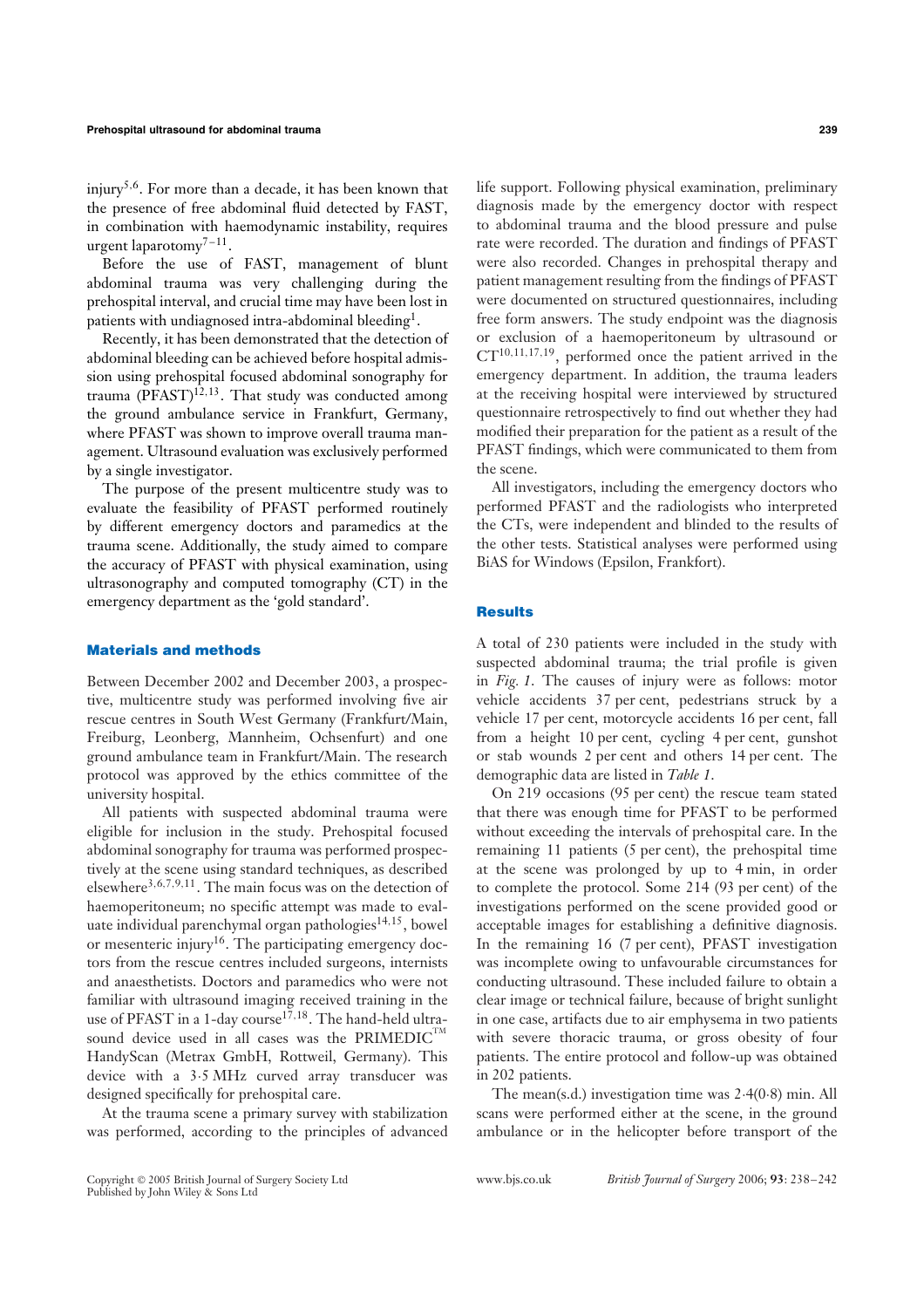

**Fig. 1** Trial profile of the multicentre study

**Table 1** Demographic data and the severity of trauma according to the injury severity score<sup>20</sup> of all 230 patients

| Age (years)*                                    | $35.5(17.9)$ 3-70 |
|-------------------------------------------------|-------------------|
| Sex ratio: $M: F$ (%)                           | 152:78 (66:33)    |
| ISS of all patients†                            | 16.2(16.3)        |
| ISS of patients with negative FAST <sup>†</sup> | 14.0(13.9)        |
| ISS of patients with positive FAST <sup>+</sup> | 30.6(22.8)        |

\*Values are mean(s.d.) range; †values are mean(s.d.). ISS, injury severity score; FAST, focused abdominal ultrasonography for trauma.

patient. On average, PFAST was performed 35(13) min earlier than ultrasound or CT in the receiving hospital.

As a result of the physical examination at the trauma scene, the emergency doctors suspected that 110 patients had abdominal trauma with bleeding. In only 26 patients was this bleeding confirmed and validated by ultrasound or CT in the admitting hospital. Thus in 84 patients, the suspicion of abdominal bleeding based on clinical signs, haemodynamic parameters and the mechanism of injury was not confirmed. Therefore, the sensitivity of physical examination alone for intra-abdominal bleeding was 93 (95 per cent confidence interval (c.i.) 76 to 99) per cent, the specificity 52 (95 per cent c.i. 44 to 59) per cent and the accuracy 57 (95 per cent c.i. 50 to 64) per cent.

### **Using PFAST at the trauma scene**

Some 6823 emergency calls were recorded; 1573 patients had blunt or penetrating trauma (*Fig. 1*). A total of 230

patients were managed by emergency physicians and paramedics trained in the use of PFAST, and were included in the study. Primary survey was performed before PFAST. Twenty-eight patients were excluded because they were lost to follow-up.

Overall, the incidence of free abdominal blood on ultrasound was 28 of 202 (14 per cent) including 26 true positives and two false negatives. Therefore PFAST had a sensitivity, specificity and accuracy of 93 (95 per cent c.i. 76 to 99) per cent, 99 (95 per cent c.i. 97 to 100) per cent and 99 (95 per cent c.i. 96 to 100) per cent, respectively.

In 17 patients, positive findings were found on PFAST in only one of three probe locations (right upper quadrant, left upper quadrant, retrovesical space); nine patients had free abdominal fluid in two or three anatomical sites. Free abdominal fluid was found mainly in the pouch of Douglas (18 patients), followed by the right upper quadrant (12 patients) and the left upper quadrant (eight patients). There was no correlation between the location of free fluid detected by PFAST and the need for subsequent laparotomy.

In 42 patients (21 per cent), prehospital care at the trauma scene was changed because of the findings of PFAST. Mostly fluid resuscitation was modified by reducing volume replacement in order to reduce blood loss by permissive hypotension, once significant head injury was excluded. In 61 patients (30 per cent), prehospital management was also changed. When intra-abdominal bleeding was found on PFAST, the overall management at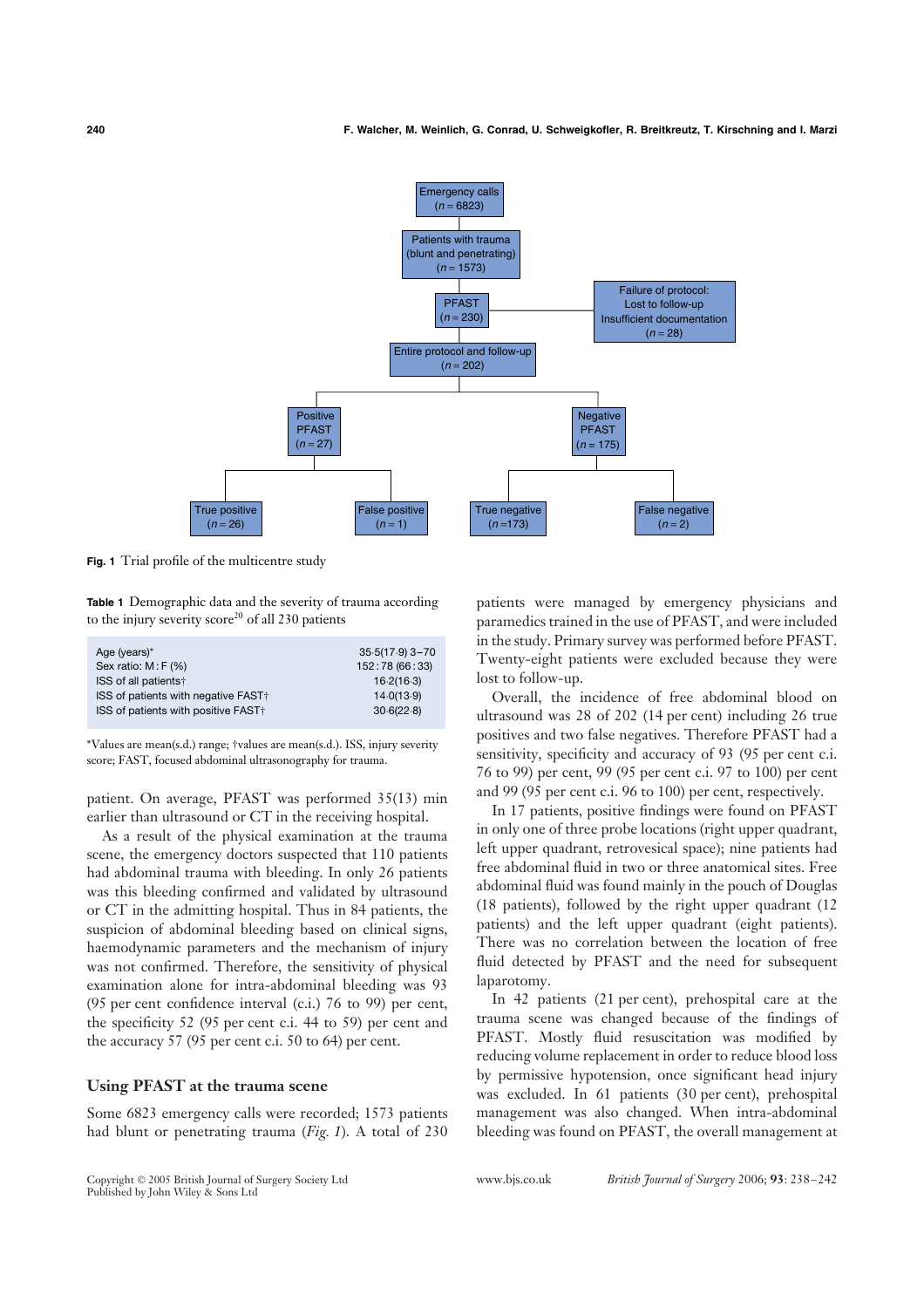#### **Prehospital ultrasound for abdominal trauma 241**

the scene was influenced to avoid any therapy beyond advanced life support. Additional therapy was either omitted or performed more quickly in order to shorten the time to surgery. If PFAST was negative, deliberated rescue of patients who were trapped could go ahead.

The report from the scene to the receiving trauma centre was supplemented by the findings of PFAST in 105 patients (52 per cent), and in 44 patients (22 per cent) the choice of receiving hospital was changed. As a result of additional information, all trauma teams modified their preparations by including an abdominal surgeon and preparing theatre for urgent laparotomy.

Early follow-up of the 28 patients who had intraabdominal bleeding showed that laparotomy was needed in 12 patients, including seven who had splenectomy. Fourteen patients had no surgical intervention and two died before surgical control of the haemorrhage. One of the two with a false negative PFAST required laparotomy; the other was managed conservatively.

#### **Discussion**

In contrast to the low accuracy of physical examination and haemodynamic measurement, PFAST was highly reliable in the detection of a haemoperitoneum. In this study, only two false negative findings and one false positive finding were noted. Intra-abdominal bleeding is a dynamic situation and therefore one explanation for the false negative findings might be that the ultrasound examination was performed so soon after the trauma that haemorrhage due to splenic laceration was not yet apparent enough to give a positive result<sup>11</sup>. Therefore, it is suggested that PFAST should be repeated every 15 min during the prehospital period interval if the initial PFAST findings are negative but physical examination is suspicious.

The location of free abdominal fluid detected during PFAST in this study differed from the data of  $Rozycki^{21}$  and  $\text{Hahn}^{22}$ , who showed a correlation between parenchymal organ injury and the appearance of free blood, primarily located in Morison's pouch. In this study, most pathological findings were found in the pelvis, as also described by Nance in children<sup>23</sup>. The results may differ because PFAST was performed on patients found in different positions at the scene of the trauma.

The accuracy of PFAST was high; the data correlated favourably with studies concerning the accuracy of ultrasound imaging under optimal conditions in the emergency department<sup>11,18,19</sup>. Even teams who received 1-day training in PFAST reported accurate results. Data from the literature suggest that training programmes provide competence in FAST and are associated with a steep learning curve<sup>17,18,24</sup>.

In 95 per cent of the patients, there was enough time to complete the PFAST investigation within the prehospital phase; the procedure itself took on average less than 2·5 min. Other studies have reported that the mean(s.d.) time taken to perform FAST in the emergency department was  $154(13) s^{10}$  and  $2.6(1.2)$  min<sup>7</sup>.

In only 7 per cent of patients was PFAST not completed owing to suboptimal conditions for imaging. However, in these rare cases it is recommended that the patients are treated as if they had a positive PFAST, because physical examination alone would have resulted in a correct diagnosis in only half of the patients. The major prerequisites for success with PFAST are an intensive training programme and good equipment. Several hand-held ultrasound units have been designed for mobile use $25,26$ .

In approximately one third of the patients in this study, the findings of PFAST had an influence on trauma management at the scene. In the event of intra-abdominal bleeding, the prehospital phase was minimized to allow immediate transport of the patient to hospital; helicopter transport was considered<sup>27</sup>. In contrast, if the PFAST was negative, the routine algorithm for trauma care at the scene was followed, including primary and secondary survey in accordance with advanced life support.

In the event of a positive PFAST, patients should ideally go to an appropriate trauma centre. Clarke *et al*. showed that, for patients with abdominal bleeding, the probability of death increased by approximately 1 per cent for every 3 min delay in the emergency department<sup>1</sup>. Therefore, the closest appropriate hospital should be chosen and the trauma team should be informed. A change in the choice of admitting hospital was made in approximately 20 per cent of patients in this study. This may be only a minor advantage in an urban setting, but in rural hospitals with less experience in treating life-threatening injuries, PFAST gives the surgeons more information and more time to prepare<sup>28</sup>. Helicopter transport may be required to bring a patient to an appropriate trauma centre if the regional hospital is unable to arrange immediate laparotomy.

The air rescue centres that took part in this multicentre study now include the information from PFAST in their standard reports from a trauma scene. Following the results of this study, one major air rescue provider in Germany (24 helicopters and four fixed wing aircrafts) has incorporated and established PFAST into its algorithm for trauma management.

#### Acknowledgements

The authors would like to thank all of our collaborators, in particular the emergency physicians and paramedics who

Published by John Wiley & Sons Ltd